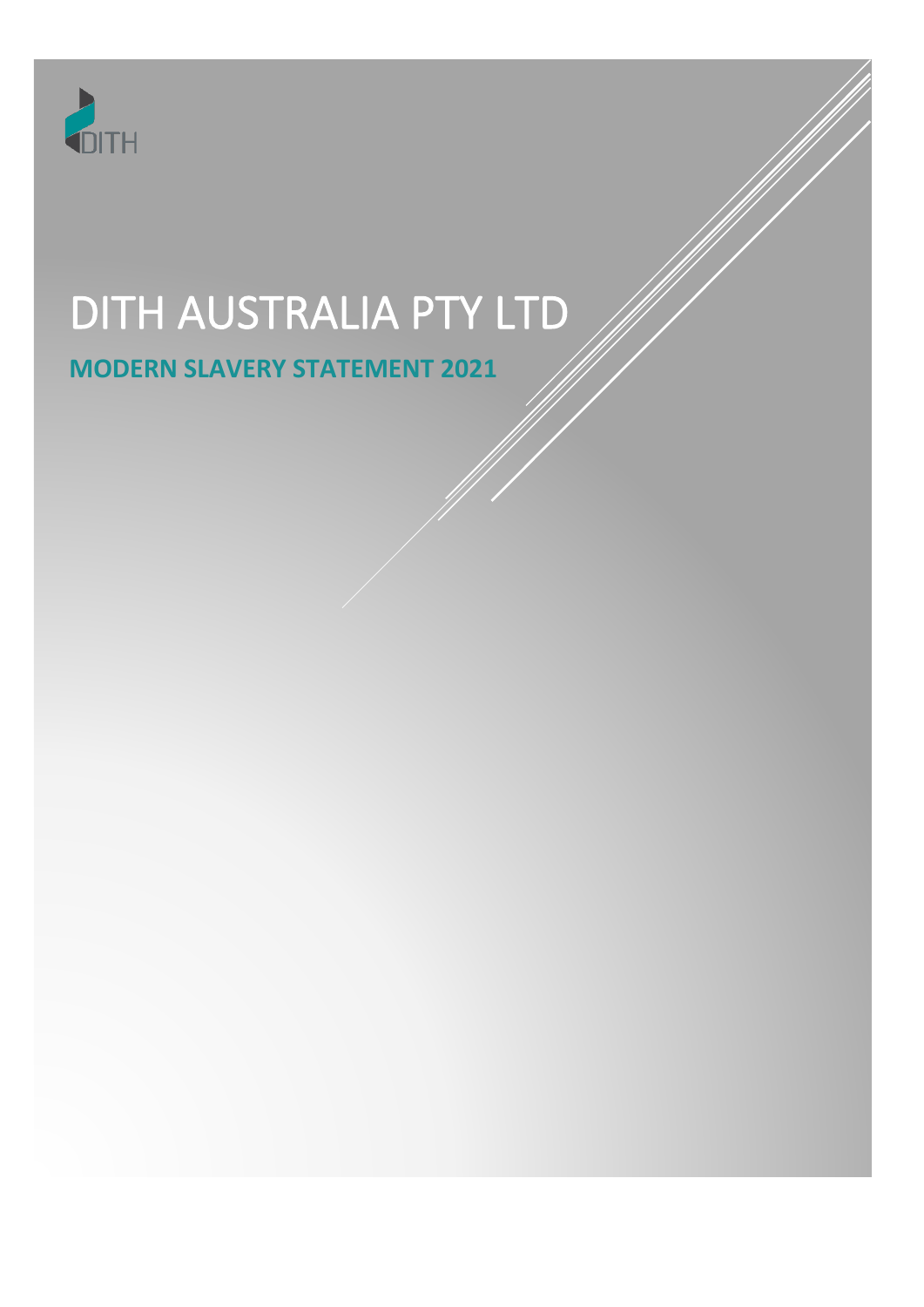This Modern Slavery Statement describes the steps taken by DITH Australia Pty Ltd. (ACN 620 953 166) (**DITH Australia**) during its financial year ending 30 September 2020 to address modern slavery risks in its business and supply chains.

DITH Australia Pty Ltd makes this statement in accordance with the Modern Slavery Act 2018 (Cth).

## **Our Company**

In this statement the "DITH Group" refers to Duferco International Trading Holding S.A. ("DITH") and its subsidiaries. DITH is a Limited company with registered office at 6, Rue Guillaume Schneider, L-2522 Luxembourg.

DITH Australia is wholly owned by Duferco International Trading Holding S.A. , a global leader in the trading and distribution of steel and steel-related raw materials. DITH has over 3000 employees operating in more than 115 countries worldwide and currently trading approximately 17 million tonnes of products every year. The trading headquarter for the worldwide activities of DITH is based in Switzerland.

#### **Our business in Australia**

DITH Australia currently has 26 employees and supplies approximately \$ 250 million worth of steel to over 150 customers located in the Australian territory. DITH Australia primarily provides supply of steel products sourced from international producers to consumers in Australia and NZ. DITH Australia manages the supply chain risk, foreign exchange, international and domestic transport, customs clearance, duties, and provides working capital support through open account payment terms.

## **Our Supply Chain**

DITH Australia sources steel products from international producers based on multiple locations. Our supply chain related counter parties include steel mills, freight forwarders, international freight providers, domestic transport providers, warehouse operators, trade finance banks, credit insurers, and Australian steel consumers.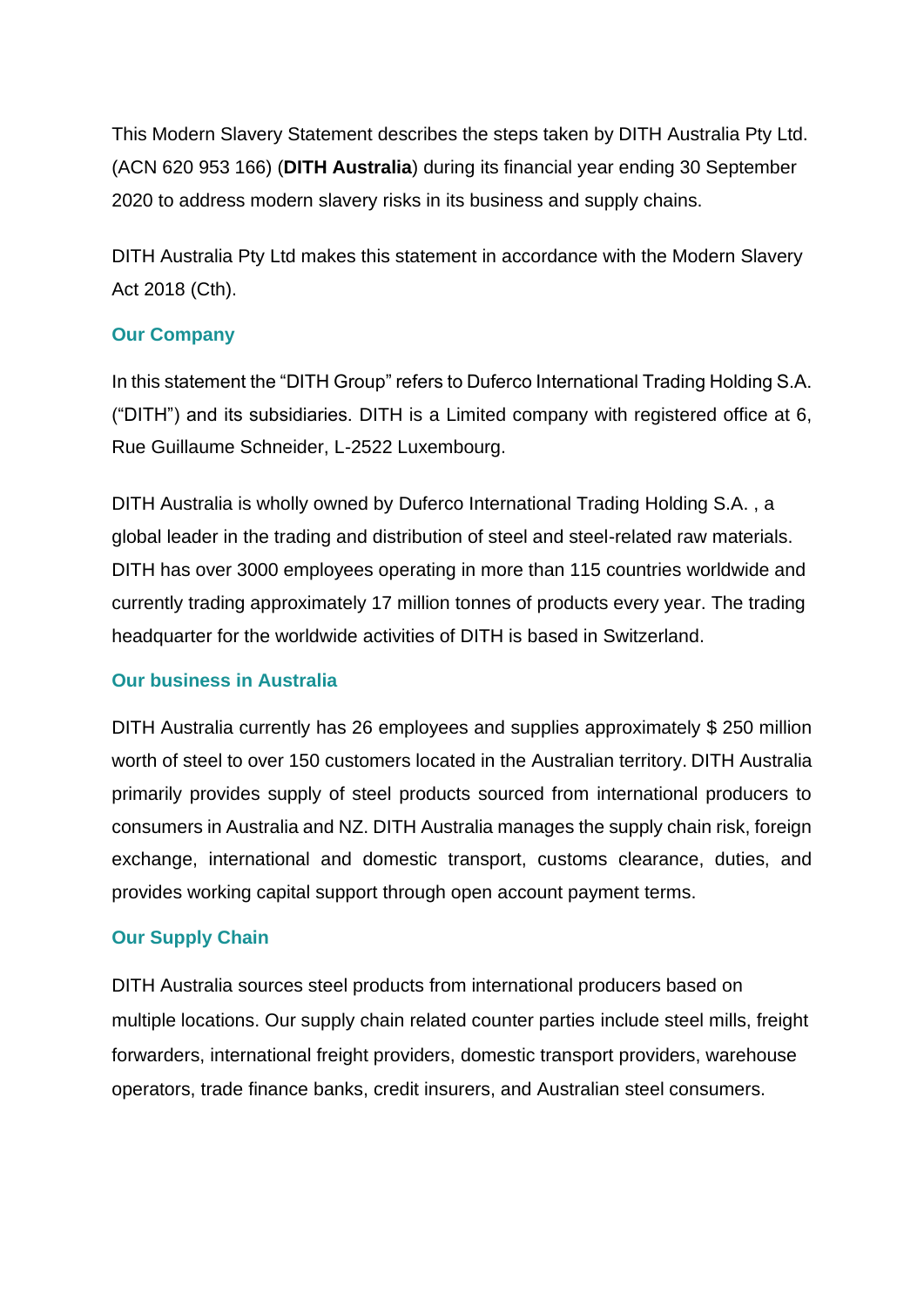#### **Our Actions**

The DITH Group is committed to act in compliance with applicable laws in all its business dealings and relationships, wherever it operates and with whoever it works.

In addition to operating in compliance with applicable laws, the DITH Group is also committed to conduct its business in a fair, honest and ethical manner. Our governance model is described in the [Responsible Practice](https://dith.com/dith/responsibility/responsible-practice.html) section of our website. This includes a description of the applicable Global Compliance Framework including the [Business Principles](https://dith.com/dith/company/business-principles.html) and [Policy of Business Conduct](https://dith.com/dith/responsibility/business-conduct.html) governing the operations of the DITH Group.

With the support of senior management, we have implemented and published the Corporate Social Responsibility Report for our financial year ended on 30 September 2021 based on the guidelines of ISO 26000 and adopting the Global Reporting Indicators (GRI) applicable to its business.

The CSR initiative extends and improves the DITH assessment capabilities and further reduce the, limited, risks connected to potentially "cause" or "contribute" to modern slavery practices in its activities. This led, in the course of the financial year ended on 30 Septemebr 2021, to the adoption of new group policies (applicable also to DITH Australia) concerning human rights, the environment and health and safety in the workplace.

Consistent with the policies and principles referred to above, the DITH Group takes steps to conduct its affairs in a manner which provides for equal opportunities, respects human rights, provides for the highest standards of health and safety and protects the environment. These include efforts by the DITH Group to prevent modern slavery or human trafficking in our business. Such steps include, amongst others: know your counterparty checks; incorporation in contracts with our business representatives of clauses requiring our counterparties to comply with applicable laws

and our policy of business conduct; and education and training for all of our employees on compliance issues.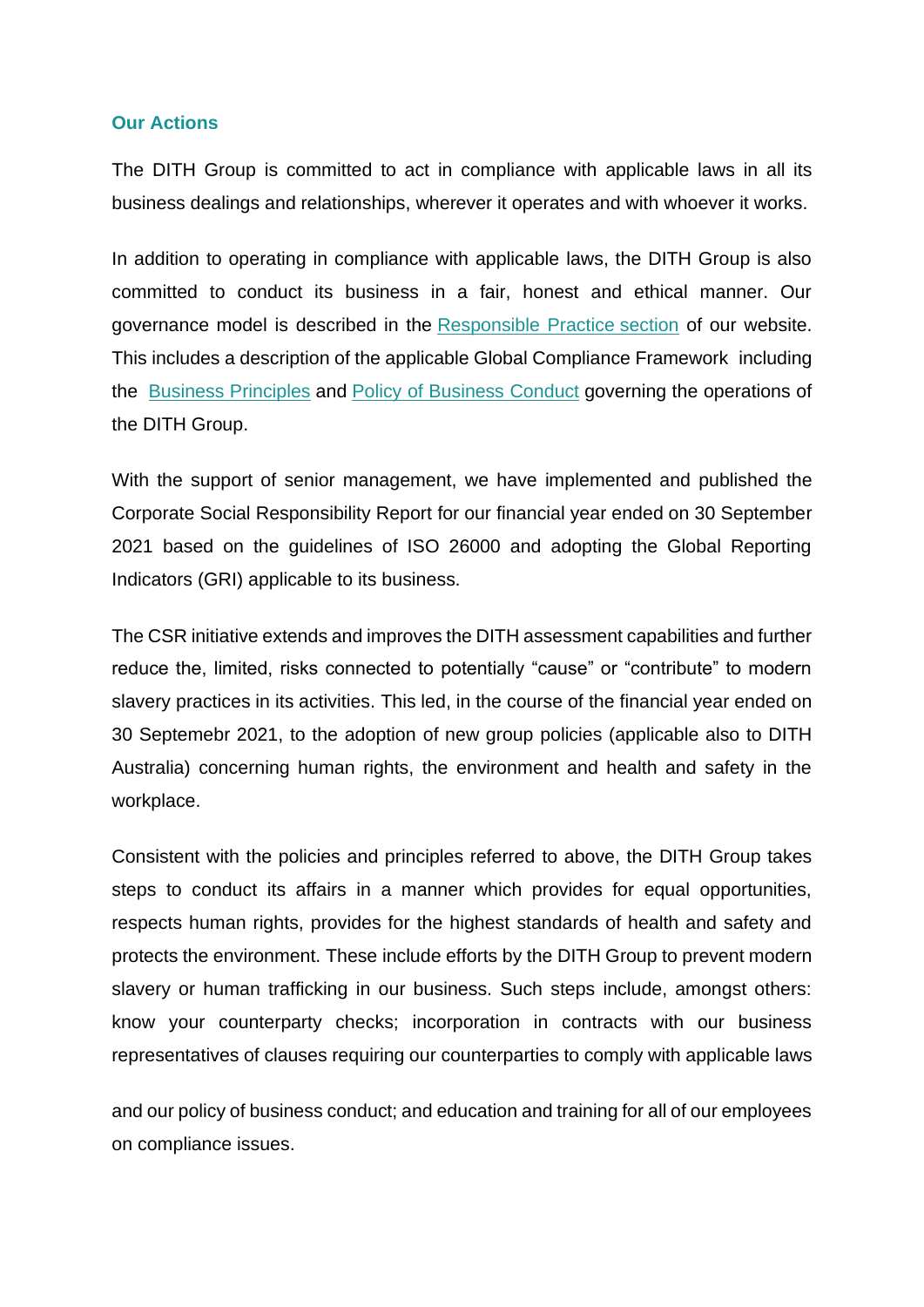# **Consultation**

The activities and efforts of the DITH Group are focused to implement measures that can reduce the risk of entering in business "connection" with counterparties not

# **Consultation (continued)**

complying with applicable laws on modern slavery despite the complex and fragmented supply chain of the trading and trading related activities

The DITH Group has dedicated corporate functions (including risk management, compliance and legal) to which employees can refer to and address any issue relating to the compliance of the DITH Group with applicable laws. DITH Group's Director of Risk and Compliance has been designated as our nominated contact for the Modern Slavery Act. In this respect, DITH approved a Group Whistleblowing Policy with a dedicated and protected telephone line activated with an external provider and accessible to all group companies, where the independent professional can assess any potential risk of violation under the Policy.

In addition, DITH thanks to its global presence composed by over 70 locations, and to a reliable worldwide network of representatives, DITH can ensure its efforts to continuously monitor the supply chain also for risk linked to any violation of modern slavery.

Besides the effective controls on the ground, DITH efforts are also focused to extend the content of its CSR principles to all main suppliers/producers.

## **Assessing Effectiveness**

DITH Australia has reviewed operations to minimize the risks of modern slavery in its supply chain through the various due diligence requirements described in this statement. DITH Australia will continue to implement processes to monitor compliance and identify modern slavery in the supply chain and in business operations.